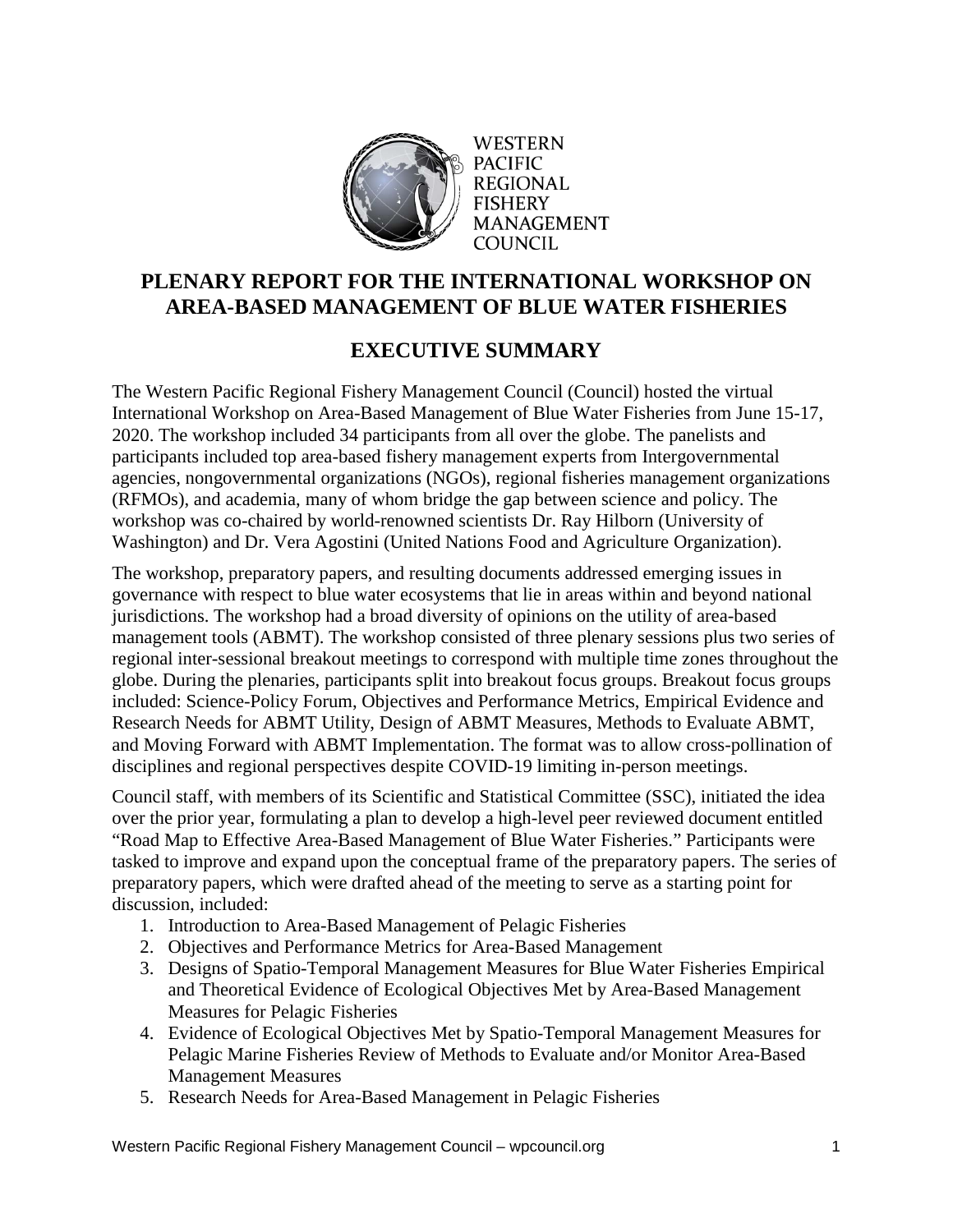- 6. Evaluating Conservation Intervention Effects Such as MPAs Using Causal Inference when Randomization is Not an Option.
- 7. Social Impact Assessment for Blue Water Area-Based Management Tools

Oftentimes implementation of ABMTs (such as closures or restrictions) is done without weighing objectives, having a proof-of-concept beforehand to achieve these objectives, or planning on how to evaluate area-based measures thoroughly through time. These planning steps are critical - especially for highly dynamic ecosystems that support blue water fisheries where "set it and forget it" may not be appropriate. Workshop participants discussed several "static" vs. "dynamic" AMBTs and their benefits and limitations. Static implies management an area with fixed area delineation, while dynamic implies managing area(s) that may shift in time and space. In the end, the participants all agreed that ABMTs are not a silver bullet for managing fisheries or their ecosystems. Marine Protected Areas (MPAs) are often most synonymous with ABMTs but are merely a single tool in a vast toolbox of ABMTs that are not strictly about permanent closures.

The workshop consensus agreed that economic, cultural, and social objectives need to be considered more thoroughly prior to implementation of ABMTs, and industry engagement is also critical. Alternative management measures should be explored and evaluated alongside any ABMT considered. The workshop participants identified agreeable general objectives to reach desired goals, regardless of whether the goals are conservation-based, economic, or social in nature. These objectives include: 1) Sustainable food production, both local and global; 2) Employment, both local and global; 3) Economic health and welfare; 4) Communities and culture; 5) Protect endangered, threatened, and protected species (and reduce interaction with non-target species); 6) Protecting specific habitats; 7) Maintaining ecosystem structure and function; and 8) Resilience to climate change and other stressors. Workshop participants agreed that objectives have associated performance metrics, which need to consider the state of knowledge and knowledge gaps that will require research and an improved science-policy dialogue.

After several deliberations, the workshop participants collectively agreed that two papers will emerge. A brief 3,500 word science-policy paper will focus on addressing governance issues, specifically UN Convention on Biodiversity Beyond National Jurisdiction (BBNJ), the Convention on Biological Diversity (CBD), and UN Sustainable Development Goals (SDG). More notably, a comprehensive peer-reviewed resulting document with an agreed-upon scope is in preparation by workshop participants. The paper will be published as a special edition in *Fish and Fisheries* with Dr. Ray Hilborn as the lead author. About two dozen participants volunteered to draft sections of these papers, including Council staff and some SSC members. The *Resulting* document has six chapters: 1) Introduction; 2) Objectives and Performance Metrics for Area-Based Management in Blue Water Ecosystems; 3) Spatial Management Measure for Blue Water Fisheries; 4) Review of Evidence that Objectives Met by Spatial Management Measures and their Research Needs; 5) Review of Methods to Evaluate and Monitor Area-Based Management Measures; and 6) Moving forward in implementation of area based management planning.

The resulting document will also expand upon the utility of general ABMTs, including: 1) Timearea closures; 2) Adaptive real-time closures, dynamic ocean management, 3. Permanent closures; 4) Input/Output controls; 5) Gear and fishing method changes; and 6) Access and tenure rights by area. Workshop participants will continue to collaborate throughout the COVID-19 pandemic in order to have a manuscript for publication.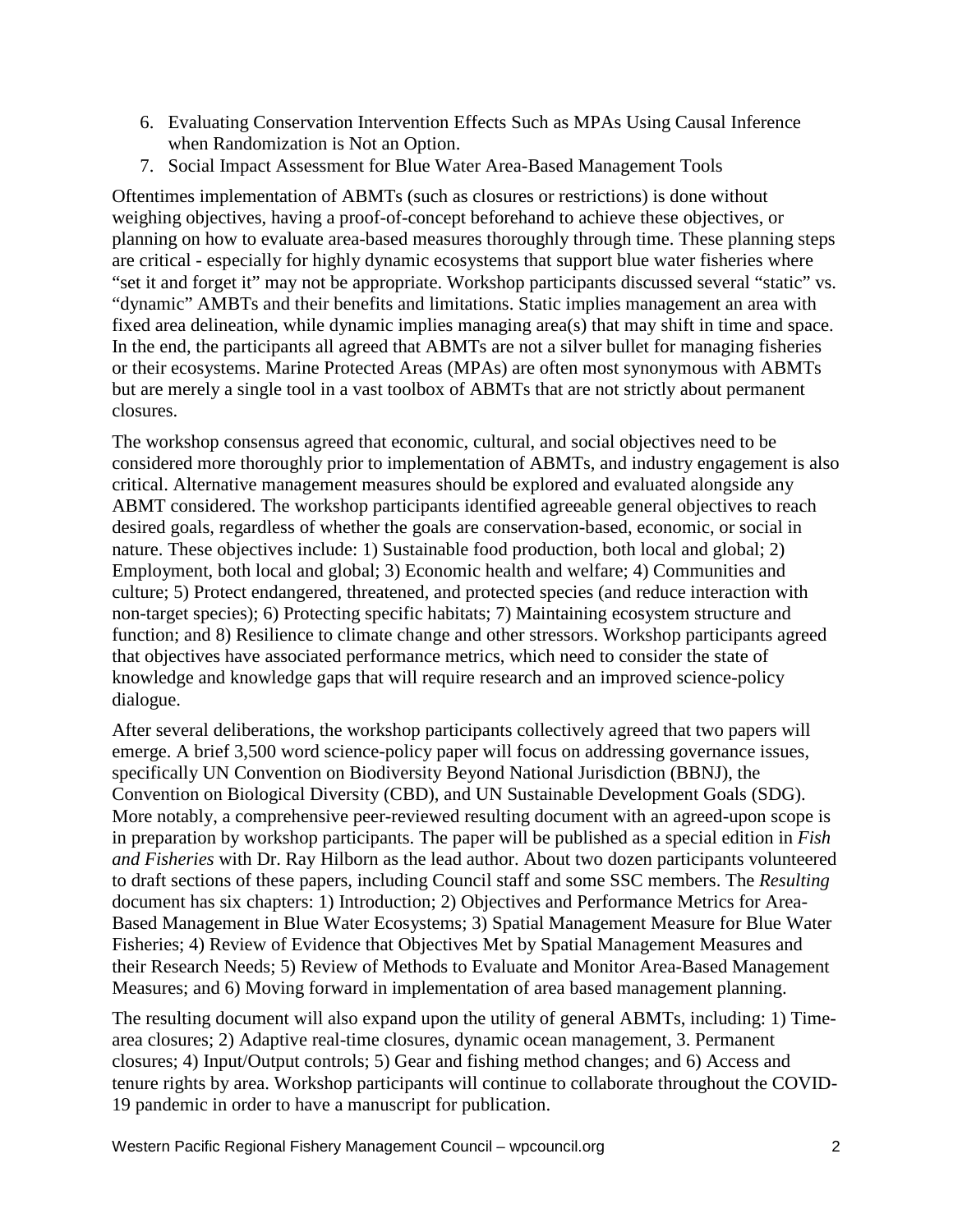## **LESSONS LEARNED FROM WORKSHOP**

A summary of what we know about the use of ABMTs in blue water ecosystems and the next steps for the global community in use of ABMT in meeting management objectives is provided in a table below. These are emerging from the workshop's plenary and preparatory papers and to be incorporated in a manuscript to *Fish and Fisheries* (Hilborn et al. in prep)

| <b>Fisheries</b><br><b>Management</b><br>Objective                                                   | <b>What We Know</b>                                                                                                                                                                                                                                                                                                                                                                                                                                                                                                                                                                                                                                                                                                                                                                                           | <b>Next Steps in Management</b>                                                                                                                                                                                                                                                                |
|------------------------------------------------------------------------------------------------------|---------------------------------------------------------------------------------------------------------------------------------------------------------------------------------------------------------------------------------------------------------------------------------------------------------------------------------------------------------------------------------------------------------------------------------------------------------------------------------------------------------------------------------------------------------------------------------------------------------------------------------------------------------------------------------------------------------------------------------------------------------------------------------------------------------------|------------------------------------------------------------------------------------------------------------------------------------------------------------------------------------------------------------------------------------------------------------------------------------------------|
| Maintain and<br>enhance sustainable<br>food production.                                              | Area-based catch and effort restrictions<br>have largely worked to maintain stocks in<br>productive condition. Static pelagic<br>closed area ABMTs would need to cover<br>extremely large areas to significantly<br>reduce the risk of capture of an individual<br>pelagic fish throughout its lifetime<br>(Botsford 2003; Le Quesne 2009; Gruss<br>2011; Dueri 2013) and spatial<br>redistribution of fishing effort may negate<br>perceived benefits (Martin et al. 2011;<br>Kaplan et al. 2014). Theoretical analyses<br>indicate that there will likely be no<br>regional stock-level benefits for stocks<br>that are not overexploited (Le Quesne<br>2009), which is the case for most target<br>pelagic species as well as for prey of<br>pelagic predators (Olson 2003; Le Borgne<br>2011; ISSF 2018). | • Catch reductions for species<br>that are currently<br>overfished.<br>• Improve compliance and<br>monitoring by management<br>agencies, aided by emerging<br>technologies<br>• Elimination of IUU fishing<br>• Monitoring impacts of<br>selective exploitation<br>throughout species' ranges. |
| Protection of non-<br>target species<br>(endangered,<br>threatened, or<br>protected species<br>(ETP) | The major successes have been<br>accomplished by gear and fishing method<br>modification. Where there are fixed<br>breeding sites, seasonal closed areas may<br>be most effective. Concentration around<br>important feeding sites would likely be<br>best managed through dynamic closures<br>around temporary oceanic features.                                                                                                                                                                                                                                                                                                                                                                                                                                                                             | • Broad implementation of<br>key technologies shown to<br>reduce bycatch<br>• Analysis of the potential of<br>ABMT to contribute to<br>bycatch reduction,<br>particularly dynamic<br>management options<br>• Expedite regulatory<br>response time to adaptive<br>management                    |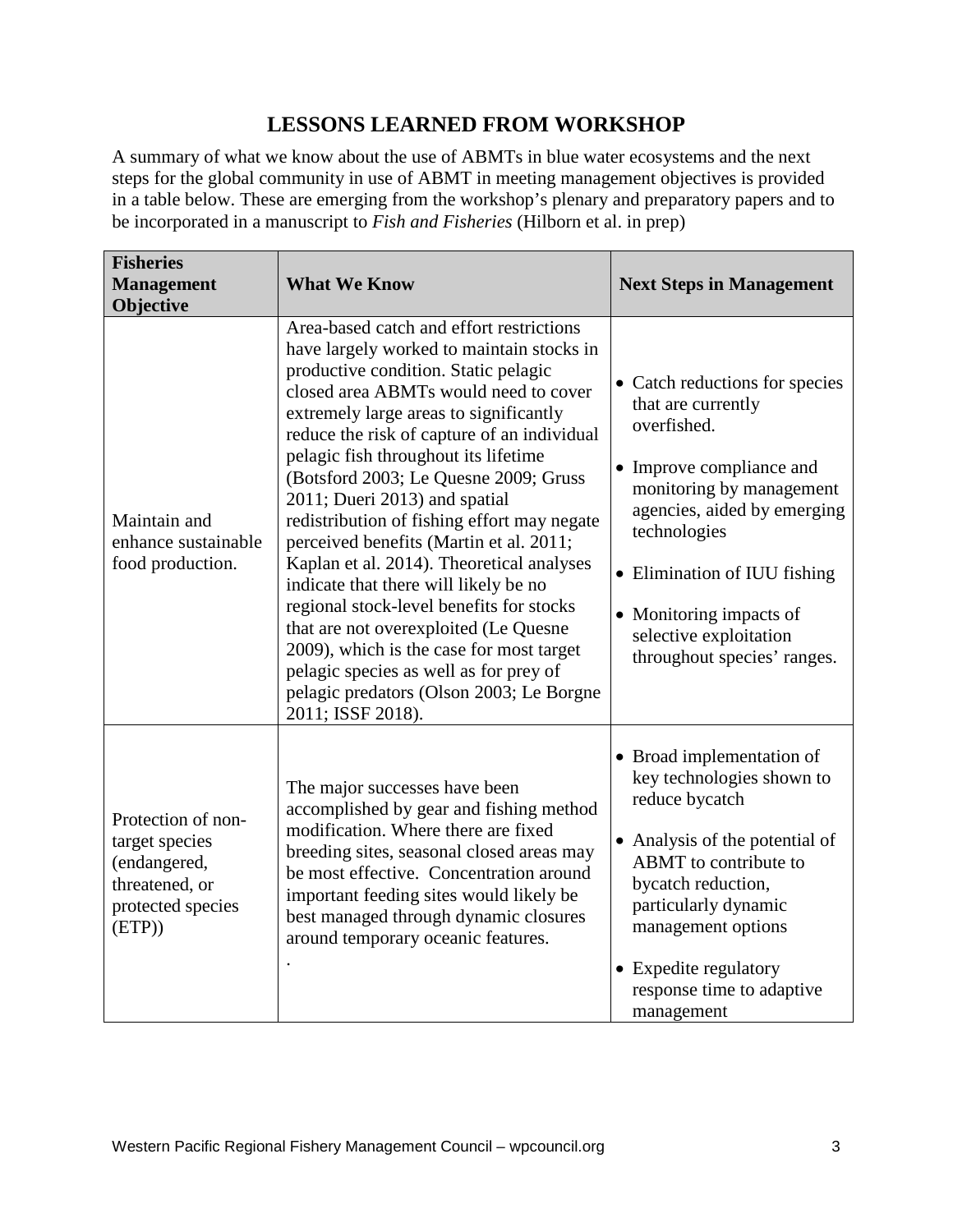| <b>Fisheries</b><br><b>Management</b><br>Objective    | <b>What We Know</b>                                                                                                                                                                                                                                                   | <b>Next Steps in Management</b>                                                                                                                                                                                                                                                               |
|-------------------------------------------------------|-----------------------------------------------------------------------------------------------------------------------------------------------------------------------------------------------------------------------------------------------------------------------|-----------------------------------------------------------------------------------------------------------------------------------------------------------------------------------------------------------------------------------------------------------------------------------------------|
| Protect critical<br>habitats                          | This is generally not a significant issue<br>with benthos in blue water systems. The<br>benthic communities of concern are<br>typically seamounts. Closure of sensitive<br>bottom habitat to bottom contact gear has<br>been shown to be effective.                   | • More mapping of benthic<br>systems of concern in blue<br>water ecosystems.<br>• Closure of sensitive benthic<br>habitats<br>• Better understanding if<br>there are critical pelagic<br>habitats (e.g., pelagic<br>spawning or feeding<br>grounds) that could use<br>some form of protection |
| Maintain ecosystem<br>structure and<br>function       | Overall trophic structure of pelagic<br>systems is largely intact and the main<br>impact of fishing is on the highest trophic<br>levels.<br>There is no evidence that the structure<br>and function of the blue water systems is<br>significantly modified by fishing | • No clear ABMT action is<br>thought to benefit<br>maintaining ecosystem<br>structure and function                                                                                                                                                                                            |
| Increase ecosystem<br>resilience to climate<br>change | Pelagic habitats such as feeding and<br>spawning areas are shifting in space with<br>climate change.<br>It is not clear how ABMT would<br>contribute to this.                                                                                                         | • Where various forms of<br>management are appropriate<br>for specific habitats, those<br>need to change adaptively                                                                                                                                                                           |
| Provide employment<br>(both local and<br>global)      | Mostly results from allocation of tenure<br>and access rights and governance.                                                                                                                                                                                         | Employment issues are<br>$\bullet$<br>very fishery and fleet<br>specific and no general<br>policy guidance can be<br>given.                                                                                                                                                                   |